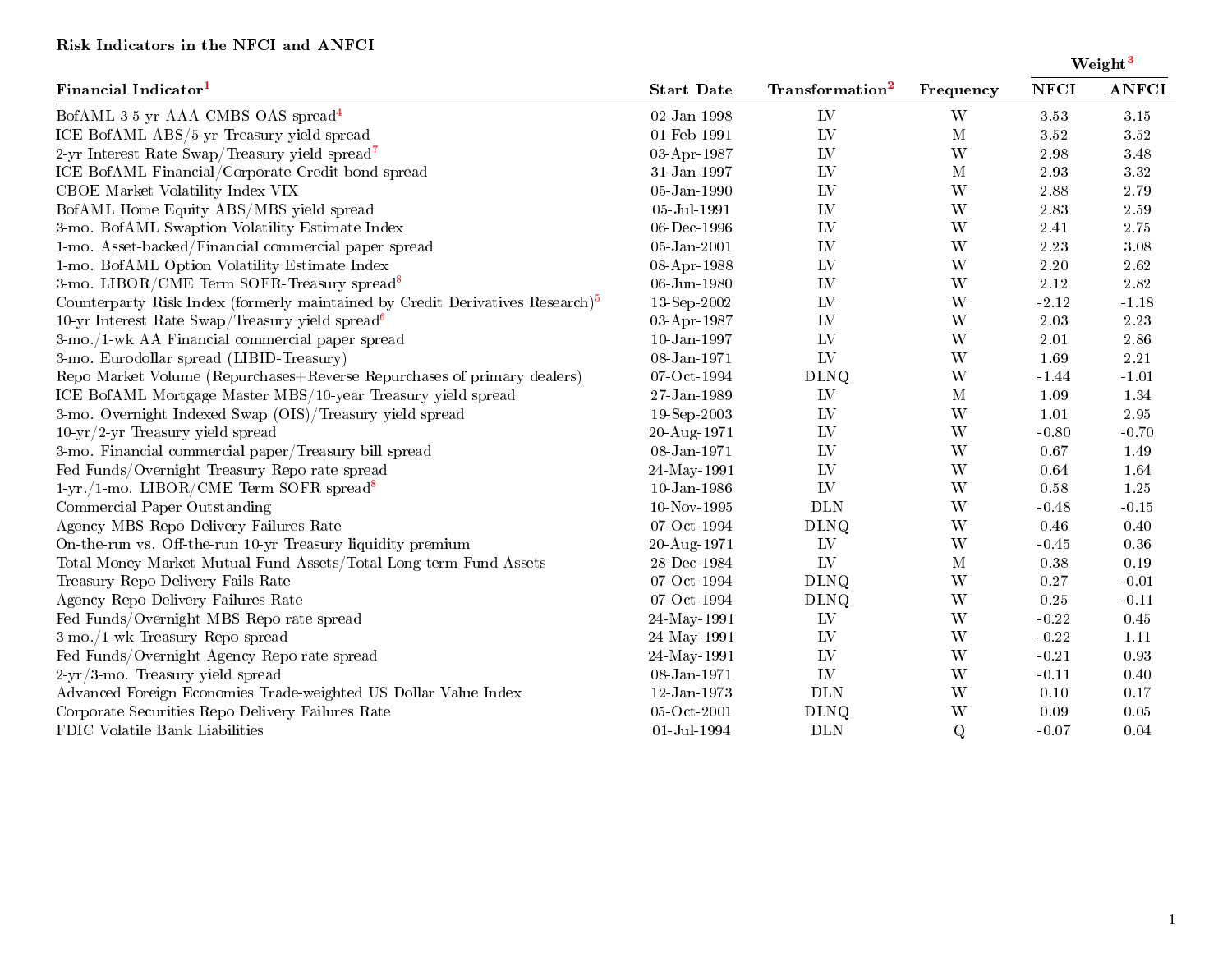<span id="page-1-1"></span> $^1$  All of the financial indicators are in basis points or percentages and are obtained from Haver Analytics unless otherwise noted.

<span id="page-1-7"></span> $6$  Adjusted for mean break at  $11/21/2008$ 

<span id="page-1-4"></span><sup>7</sup> Adjusted for mean break at 1/1/2010

<span id="page-1-5"></span><sup>8</sup> LIBOR and SOFR data are spliced to form a single time series.

<span id="page-1-2"></span><span id="page-1-0"></span> $^{2}$  LV: Level, LVMA: Level Relative to Moving Average, DLV: First Difference, DLN: Log First Difference, DLNQ: 13-Week Log First Difference, ... SA: Seasonally Adjusted Prior to Transformation.  $3$ Indicators are sorted by NFCI weight. The weights have been scaled to sum to 100 in absolute value for ease of presentation.

<span id="page-1-3"></span><sup>4</sup> ICE/Bank of America Merill Lynch.

<span id="page-1-6"></span><sup>&</sup>lt;sup>5</sup>Weekly average of 5-yr CDS spreads of top 15 major financial institutions; except as expressly provided elsewhere on this website, modifying, distributing, transmitting, performing, broadcasting, publishing, uploading, licensing, reverse engineering, transferring, selling or creating derivative works from the ICE Data Services data on this website is expressly prohibited.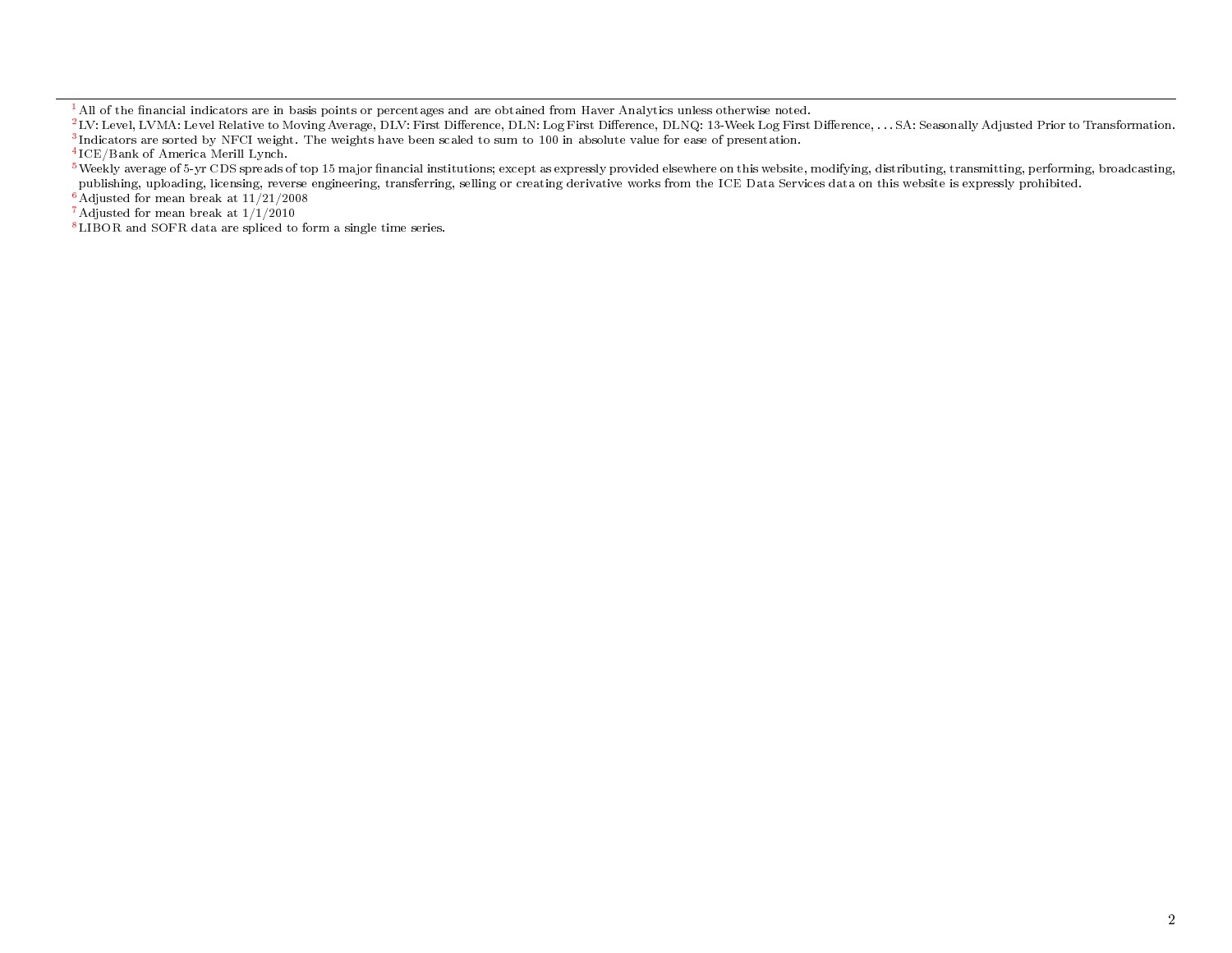## Credit Indicators in the NFCI and ANFCI

| Financial Indicator <sup>1</sup>                                                  | <b>Start Date</b> | Transformation <sup>2</sup> | Frequency    | Weight <sup>3</sup> |              |
|-----------------------------------------------------------------------------------|-------------------|-----------------------------|--------------|---------------------|--------------|
|                                                                                   |                   |                             |              | <b>NFCI</b>         | <b>ANFCI</b> |
| 1-mo. Nonfinancial commercial paper A2P2/AA credit spread                         | $10$ -Jan-1997    | LV                          | W            | 3.20                | 2.58         |
| FRB Senior Loan Officer Survey: Tightening Standards on Small C&I Loans           | 13-Jul-1990       | ${\rm LV}$                  | Q            | 3.11                | 1.96         |
| 30-yr Jumbo/Conforming fixed rate mortgage spread                                 | 12-Jun-1998       | LV                          | W            | 3.09                | 3.27         |
| NACM Survey of Credit Managers: Credit Manager's Index                            | 15-Feb-2002       | LV                          | $\mathbf M$  | $-3.06$             | $-1.70$      |
| BofAML High Yield/Moody's Baa corporate bond yield spread                         | 07-Nov-1986       | LV                          | W            | $3.01\,$            | 1.41         |
| FRB Senior Loan Officer Survey: Tightening Standards on CRE Loans                 | 12-Oct-1990       | L <sub>V</sub>              | Q            | $2.99\,$            | 2.34         |
| Markit Investment Grade (IG) 5-yr Senior CDS Index <sup>8</sup>                   | 21-Sep-2007       | <b>LVMA</b>                 | W            | $2.97\,$            | $3.43\,$     |
| FRB Senior Loan Officer Survey: Tightening Standards on RRE Loans                 | 12-Oct-1990       | ${\rm LV}$                  | ${\bf Q}$    | $2.96\,$            | $2.59\,$     |
| FRB Senior Loan Officer Survey: Tightening Standards on Large C&I Loans           | 13-Jul-1990       | LV                          | Q            | $2.95\,$            | 1.74         |
| FRB Senior Loan Officer Survey: Increasing spreads on Small C&I Loans             | 13-Jul-1990       | LV                          | ${\bf Q}$    | $2.93\,$            | $2.27\,$     |
| FRB Senior Loan Officer Survey: Increasing spreads on Large C&I Loans             | 13-Jul-1990       | ${\rm LV}$                  | Q            | $2.90\,$            | 1.88         |
| Markit High Yield (HY) 5-yr Senior CDS Index <sup>8</sup>                         | 28-Dec-2007       | <b>LVMA</b>                 | W            | 2.64                | $2.57\,$     |
| Moody's Baa corporate bond/10-yr Treasury yield spread                            | 03-Jan-1986       | ${\rm LV}$                  | W            | 2.43                | 1.49         |
| CBOE Crude Oil Volatility Index, OVX                                              | 18-May-2007       | LV                          | W            | 1.71                | 0.87         |
| 30-yr Conforming Mortgage/10-yr Treasury yield spread                             | 02-Apr-1971       | LV                          | W            | 0.75                | $1.08\,$     |
| FRB Senior Loan Officer Survey: Willingness to Lend to Consumers                  | 15-Jan-1971       | LV                          | Q            | $-0.75$             | $-0.44$      |
| Commercial Bank 24-mo. Personal Loan/2-yr Treasury yield spread <sup>5</sup>      | 05-May-1972       | LV                          | Q            | $-0.52$             | $-0.56$      |
| UM Household Survey: Mortgage Credit Conditions Good/Bad spread <sup>7</sup>      | 24-Feb-1978       | LV                          | $\mathbf M$  | $-0.41$             | $-0.37$      |
| Commercial Bank 48-mo. New Car Loan/2-yr Treasury yield spread                    | 05-May-1972       | LV                          | Q            | $-0.39$             | $-1.01$      |
| UM Household Survey: Durable Goods Credit Conditions Good/Bad spread <sup>6</sup> | $27 - Jan - 1978$ | LV                          | $\mathbf{M}$ | $-0.39$             | $-0.27$      |
| UM Household Survey: Auto Credit Conditions Good/Bad spread <sup>4</sup>          | 24-Feb-1978       | LV                          | $\mathbf{M}$ | $-0.33$             | $-0.25$      |
| NFIB Survey: Credit Harder to Get                                                 | 02-Nov-1973       | LV                          | $\mathbf M$  | 0.33                | 0.31         |
| ABA Value of Delinquent Bank Card Credit Loans/Total Loans                        | 26-Feb-1999       | <b>DLV</b>                  | $\mathbf M$  | $0.29\,$            | 0.28         |
| S&P US Bankcard Credit Card: Excess Rate Spread                                   | 28-Feb-1992       | <b>DLVSA</b>                | $\mathbf{M}$ | $-0.27$             | $-0.23$      |
| ABA Value of Delinquent Home Equity Loans/Total Loans                             | 26-Feb-1999       | <b>DLV</b>                  | $\mathbf M$  | 0.24                | 0.33         |
| S&P US Bankcard Credit Card: 3-mo. Delinquency Rate                               | 28-Feb-1992       | <b>DLVSA</b>                | $\mathbf M$  | 0.21                | 0.16         |
| Commercial Bank Noncurrent/Total Loans                                            | 28-Jun-1985       | <b>DLN</b>                  | Q            | 0.21                | 0.16         |
| ABA Value of Delinquent Consumer Loans/Total Loans                                | 26-Feb-1999       | <b>DLV</b>                  | $\mathbf M$  | 0.20                | 0.18         |
| S&P US Bankcard Credit Card: Receivables Outstanding                              | 28-Feb-1992       | <b>DLNSA</b>                | $\mathbf M$  | $-0.17$             | $-0.01$      |
| ABA Value of Delinquent Noncard Revolving Credit Loans/Total Loans                | 26-Feb-1999       | <b>DLV</b>                  | $\mathbf M$  | 0.05                | 0.12         |
| Finance Company Owned & Managed Receivables                                       | 29-Jan-1971       | <b>DLNSA</b>                | $\mathbf M$  | 0.03                | $0.03\,$     |
| Consumer Credit Outstanding                                                       | 29-Jan-1971       | <b>DLN</b>                  | $\mathbf M$  | $-0.03$             | $0.01\,$     |
| MBA Serious Delinquencies                                                         | 30-Jun-1972       | <b>DLV</b>                  | Q            | 0.02                | 0.04         |
| Money Stock: MZM <sup>9</sup>                                                     | $01$ -Mar-1974    | <b>DLN</b>                  | $\mathbf M$  | $-0.02$             | $-0.09$      |
| Bond Market Association Municipal Swap/State & Local Government 20-yr GO          | 07-Jul-1989       | LV                          | W            | 0.00                | 0.50         |

bond spread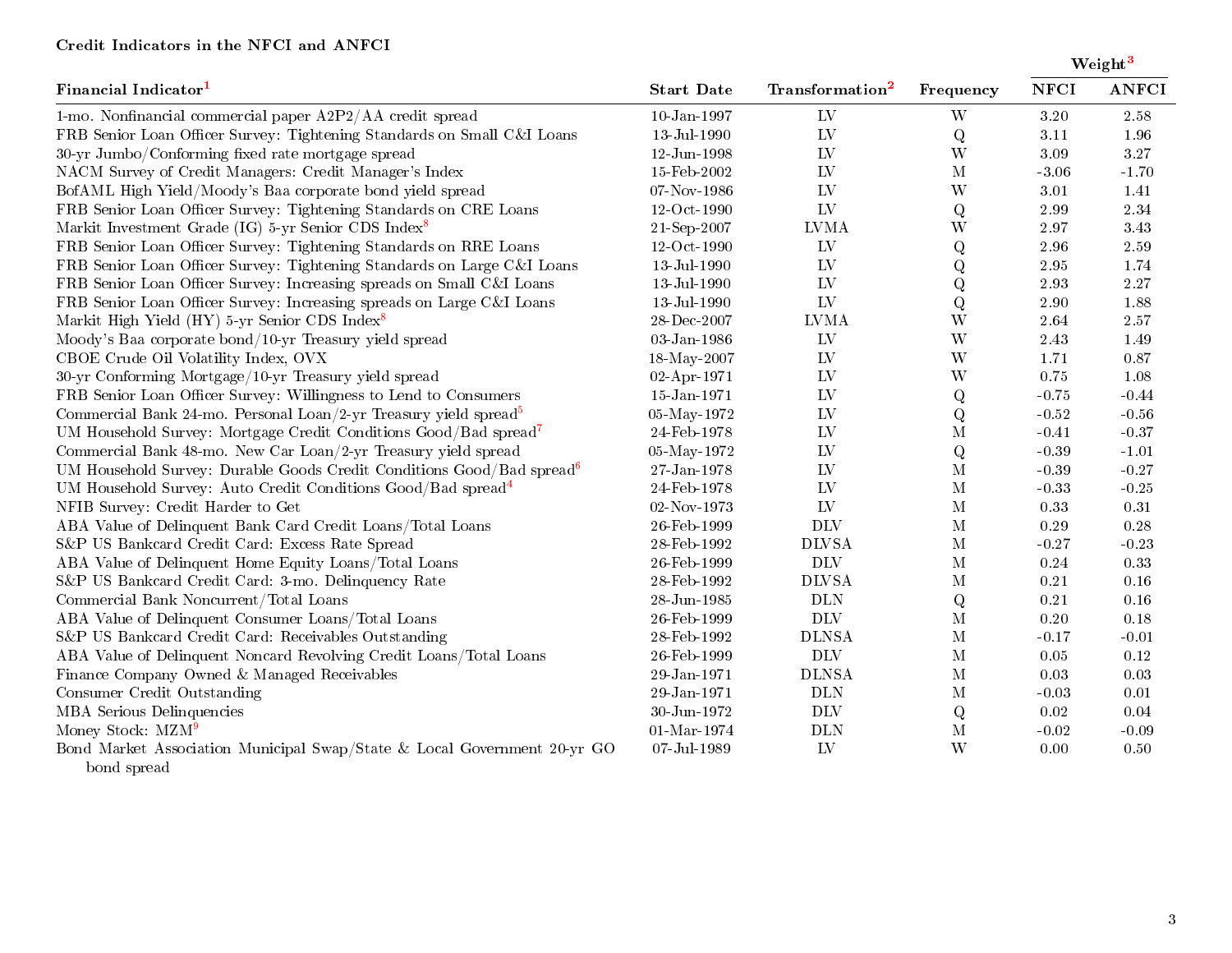<span id="page-3-1"></span> $^1$  All of the financial indicators are in basis points or percentages and are obtained from Haver Analytics unless otherwise noted.

<span id="page-3-2"></span><span id="page-3-0"></span><sup>2</sup> LV: Level, LVMA: Level Relative to Moving Average, DLV: First Difference, DLN: Log First Difference, DLNQ: 13-Week Log First Difference, . . . SA: Seasonally Adjusted Prior to Transformation.  $3$ Indicators are sorted by NFCI weight. The weights have been scaled to sum to 100 in absolute value for ease of presentation.

<span id="page-3-7"></span><sup>4</sup> Series vehrn\_nr\_all

<span id="page-3-4"></span> $^5$  Adjusted for mean break at  $7/1/1990$ 

<span id="page-3-6"></span><sup>6</sup> Series durrn\_nr\_all

<span id="page-3-5"></span><sup>7</sup> Series homrn\_nr\_all

<span id="page-3-3"></span> $8$  Consecutive Markit series are backfilled in growth rates to form a consistent time series

<span id="page-3-8"></span><sup>9</sup> The monthly average of FZMAH@WEEKLY is backfilled in growth rates using the discontinued series, FZMZ@USECON, to form a consistent time series.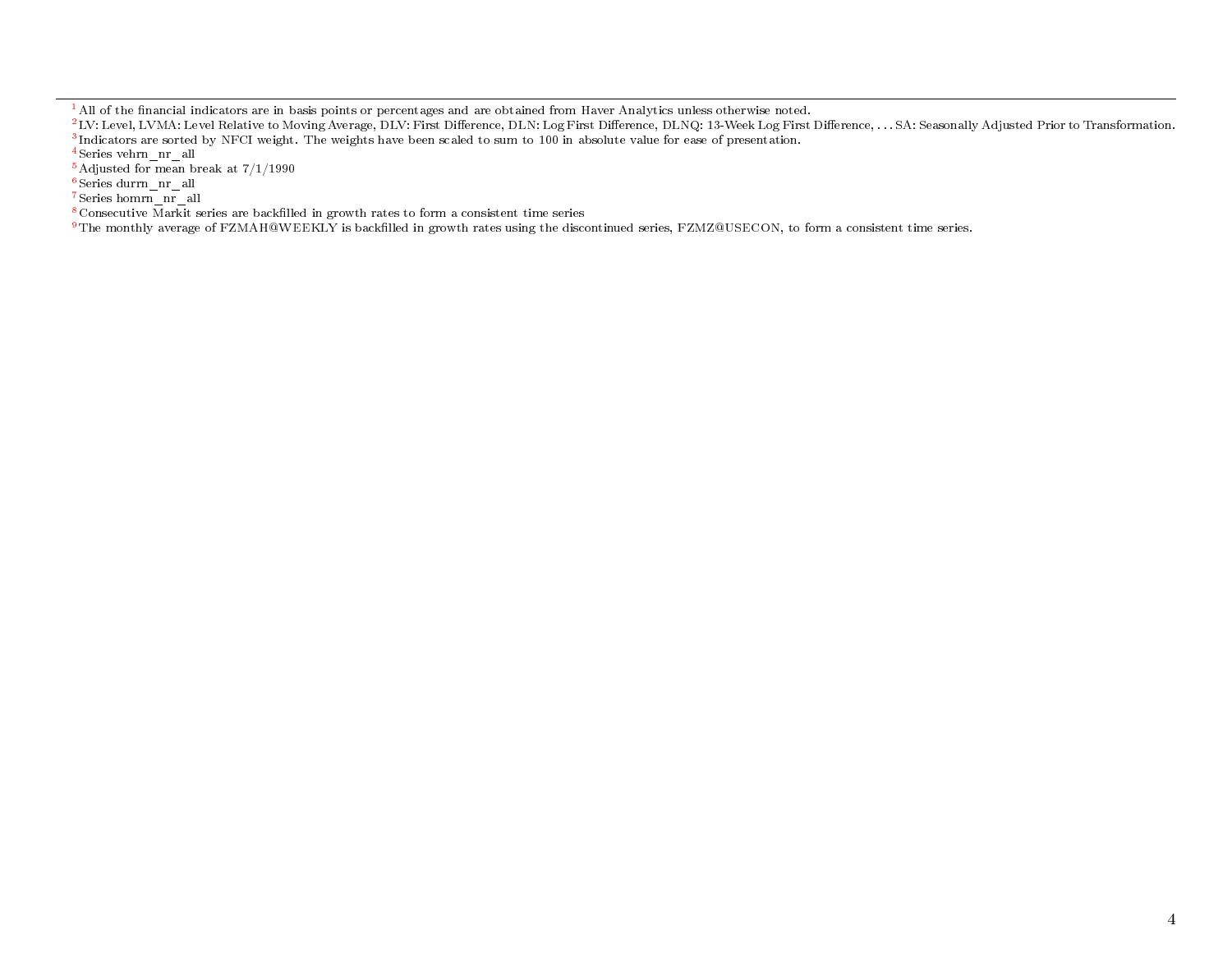## Leverage Indicators in the NFCI and ANFCI

| Financial Indicator <sup>1</sup>                                                | <b>Start Date</b> | Transformation <sup>2</sup> | Frequency               | Weight <sup>3</sup> |              |
|---------------------------------------------------------------------------------|-------------------|-----------------------------|-------------------------|---------------------|--------------|
|                                                                                 |                   |                             |                         | <b>NFCI</b>         | <b>ANFCI</b> |
| S&P 500 Financials/S&P 500 Price Index (Relative to 2-yr MA)                    | 06-Sep-1991       | <b>LVMA</b>                 | W                       | $-2.87$             | $-3.82$      |
| CME Eurodollar/CBOT T-Note Futures Market Depth                                 | 01-Feb-2008       | LV                          | W                       | 2.46                | 2.25         |
| 3-mo. Eurodollar, 10-yr/3-mo. swap, 2-yr and 10-yr Treasury Open Interest       | $23$ -Jun-1995    | <b>DLNQ</b>                 | W                       | $-0.99$             | $-0.85$      |
| S&P 500, S&P 500 mini, NASDAQ 100, NASDAQ mini Open Interest                    | $17-Sep-2010$     | <b>DLNQ</b>                 | W                       | 0.94                | $-0.02$      |
| CMBS Issuance (Relative to 12-mo. MA)                                           | 28-Dec-1990       | <b>LVMASA</b>               | $\mathbf{M}$            | $-0.25$             | $-0.33$      |
| Net Notional Value of Credit Derivatives <sup>5</sup>                           | 07-Nov-2008       | <b>DLN</b>                  | W                       | $-0.25$             | $-0.23$      |
| Nonmortgage ABS Issuance (Relative to 12-mo. MA)                                | $29$ -Dec-2000    | <b>LVMASA</b>               | $\mathbf M$             | $-0.20$             | $-0.09$      |
| New US Corporate Debt Issuance (Relative to 12-mo. MA)                          | $01 - Jan - 1988$ | <b>LVMASA</b>               | $\mathbf M$             | $-0.17$             | $-0.41$      |
| Commercial Bank Total Unused C&I Loan Commitments/Total Assets                  | 29-Jun-1990       | <b>DLN</b>                  | Q                       | $-0.17$             | $-0.13$      |
| S&P 500, NASDAQ, and NYSE Market Capitalization/GDP                             | 28-Jun-1985       | $\rm{DLN}$                  | Q                       | $-0.11$             | $-0.11$      |
| Broker-dealer Debit Balances in Margin Accounts <sup>4</sup>                    | 29-Jan-1971       | $\rm{DLN}$                  | $\mathbf M$             | $-0.11$             | $-0.18$      |
| New State & Local Government Debt Issues (Relative to 12-mo.h MA)               | 27-Feb-2004       | <b>LVMASA</b>               | $\mathbf M$             | $-0.09$             | $-0.01$      |
| Total Agency and GSE Assets/GDP                                                 | 30-Dec-1983       | <b>DLN</b>                  | ${\bf Q}$               | 0.08                | 0.07         |
| COMEX Gold/NYMEX WTI Futures Market Depth                                       | 04-Jan-2008       | LV                          | W                       | $-0.08$             | 0.01         |
| Commercial Bank Consumer Loans/Total Assets                                     | 02-Mar-1973       | <b>DLN</b>                  | $\mathbf M$             | $-0.08$             | $-0.02$      |
| CoreLogic National House Price Index                                            | 02-Apr-1976       | <b>DLN</b>                  | $\mathbf M$             | $-0.07$             | $-0.16$      |
| CME E-mini S&P Futures Market Depth                                             | $04$ -Jan-2008    | LV                          | W                       | $-0.07$             | $-0.37$      |
| Commercial Bank Securities in Bank Credit/Total Assets                          | 02-Mar-1973       | <b>DLN</b>                  | $\mathbf M$             | $-0.06$             | $-0.12$      |
| Commercial Bank C&I Loans/Total Assets                                          | $02 - Mar - 1973$ | <b>DLN</b>                  | $\mathbf M$             | 0.06                | 0.13         |
| New US Corporate Equity Issuance (Relative to 12-mo. MA)                        | $01$ -Jan-1988    | <b>LVMASA</b>               | $\mathbf M$             | $-0.05$             | $-0.03$      |
| Wilshire 5000 Stock Price Index                                                 | 29-Jan-1971       | <b>DLN</b>                  | $\mathbf M$             | $-0.05$             | $-0.11$      |
| Total Assets of ABS issuers/GDP                                                 | 30-Dec-1983       | <b>DLN</b>                  | Q                       | $-0.05\,$           | $-0.04$      |
| Household debt outstanding/PCE Durables and Residential Investment <sup>6</sup> | 02-Apr-1971       | $\rm{DLN}$                  | Q                       | $0.04\,$            | 0.02         |
| 10-yr Constant Maturity Treasury yield                                          | 08-Jan-1971       | <b>DLV</b>                  | $\ensuremath{\text{W}}$ | $-0.03$             | $-0.16$      |
| Total MBS Issuance (Relative to 12-mo. MA)                                      | 29-Dec-2000       | <b>LVMASA</b>               | $\mathbf M$             | 0.02                | $-0.11$      |
| Nonfinancial business debt outstanding/ $GDP6$                                  | 02-Apr-1971       | <b>DLN</b>                  | ${\bf Q}$               | 0.02                | 0.03         |
| Total Assets of Insurance Companies/GDP                                         | 02-Apr-1971       | $\rm{DLN}$                  | $\mathbf Q$             | $-0.02$             | $-0.04$      |
| Total Assets of Funding Corporations/GDP                                        | 02-Apr-1971       | $\rm{DLN}$                  | $\mathbf Q$             | 0.01                | 0.00         |
| Total REIT Assets/GDP                                                           | 02-Apr-1971       | <b>DLN</b>                  | $\mathbf Q$             | $-0.01$             | 0.06         |
| Federal, state, and local debt outstanding/GDP                                  | 02-Apr-1971       | $\rm{DLN}$                  | $\mathbf Q$             | $0.01\,$            | $-0.01$      |
| Total Assets of Broker-dealers/GDP                                              | 02-Apr-1971       | $\rm{DLN}$                  | ${\bf Q}$               | $-0.01$             | $-0.04$      |
| Fed funds and Reverse Repurchase Agreements/Total Assets of Commercial Banks    | $30$ Mar $1973\,$ | $\rm{DLN}$                  | $\mathbf M$             | $-0.01$             | $-0.04$      |
| FRB Commercial Property Price Index                                             | 02-Apr-1971       | $\rm{DLN}$                  | Q                       | 0.00                | $-0.02$      |
| Total Assets of Pension Funds/GDP                                               | 02-Apr-1971       | <b>DLN</b>                  | Q                       | $-0.00$             | $-0.03$      |
| Commercial Bank Real Estate Loans/Total Assets                                  | $02$ -Mar-1973    | <b>DLN</b>                  | $\mathbf{M}$            | $-0.00$             | 0.06         |
| Total Assets of Finance Companies/GDP                                           | 02-Apr-1971       | <b>DLN</b>                  | Q                       | 0.00                | 0.01         |